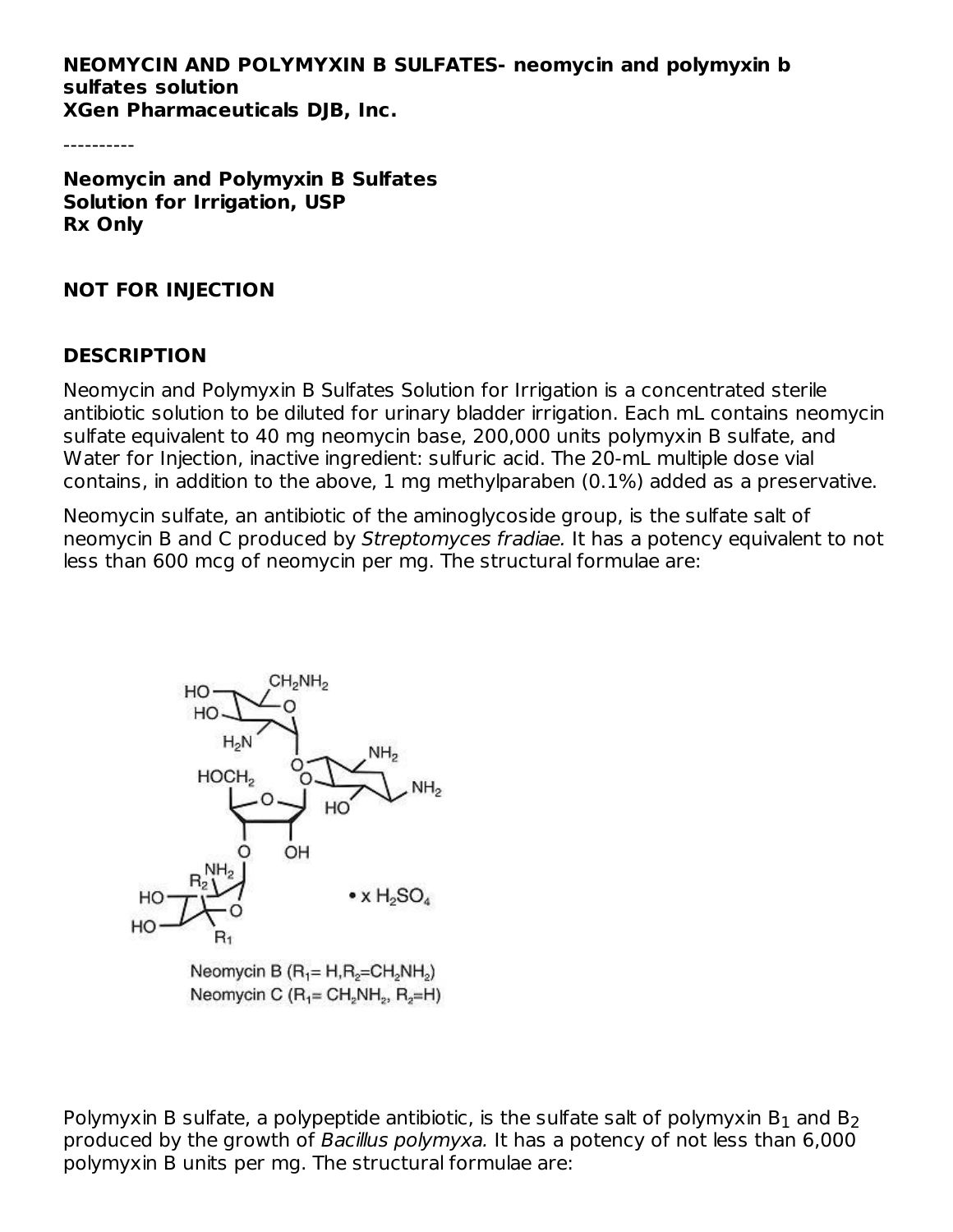| \n $\begin{array}{r}\n \begin{array}{r}\n \begin{array}{r}\n \begin{array}{r}\n \begin{array}{r}\n \end{array} \\ \begin{array}{r}\n \end{array} \\ \begin{array}{r}\n \begin{array}{r}\n \end{array} \\ \begin{array}{r}\n \end{array} \\ \begin{array}{r}\n \begin{array}{r}\n \end{array} \\ \begin{array}{r}\n \end{array} \\ \begin{array}{r}\n \begin{array}{r}\n \end{array} \\ \begin{array}{r}\n \end{array} \\ \begin{array}{r}\n \end{array} \\ \begin{array}{r}\n \begin{array}{r}\n \end{array} \\ \begin{array}{r}\n \end{array} \\ \begin{array}{r}\n \end{array} \\ \begin{array}{r}\n \begin{array}{r}\n \end{array} \\ \begin{array}{r}\n \end{array} \\ \begin{array}{r}\n \end{array} \\ \begin{array}{r}\n \end{array} \\ \begin{array}{r}\n \begin{array}{r}\n \end{array} \\ \begin{array}{r}\n \end{array} \\ \begin{array}{r}\n \end{array} \\ \begin{array}{r}\n \begin{array}{r}\n \end{array} \\ \begin{array}{r}\n \end{array} \\ \begin{array}{r}\n \begin{array}{r}\n \end{array} \\ \begin{array}{r}\n \end{array} \\ \begin{array}{r}\n \begin{array}{r}\n \end{array} \\ \begin{array}{r}\n \end{array} \\ \begin{array}{r}\n \begin{array}{r}\n \end{array} \\ \begin{array}{r}\n \end{array} \\ \begin{array}{r}\n \begin{array}{r}\n \end{array} \\ \begin{array}{r}\n \end{array} \\ \begin{array}{r}\n \end{array} \\ \begin{array}{r}\n \begin{array}{r}\n \end{array} \\ \begin{array}{r}\n \end{array} \\ \begin{array}{r}\n \begin{array}{r}\n \end{array} \\ \begin{array}{r}\n \end{array} \\ \begin{array}{r}\n \begin{array}{r}\n \end{array} \\ \begin{array}{r}\n \end{array} \\ \begin{array}{r}\n \begin{array}{r}\n \end{array} \\ \begin{array}{r}\n \end{array} \\ \begin{array}{r}\n \begin{array}{r}\n \end{array} \\ \begin{array}{r}\n \begin{array}{r}\n \end{array} \\ \begin{array}{r}\n \end{array} \\ \begin{array}{r}\n \$ |
|--------------------------------------------------------------------------------------------------------------------------------------------------------------------------------------------------------------------------------------------------------------------------------------------------------------------------------------------------------------------------------------------------------------------------------------------------------------------------------------------------------------------------------------------------------------------------------------------------------------------------------------------------------------------------------------------------------------------------------------------------------------------------------------------------------------------------------------------------------------------------------------------------------------------------------------------------------------------------------------------------------------------------------------------------------------------------------------------------------------------------------------------------------------------------------------------------------------------------------------------------------------------------------------------------------------------------------------------------------------------------------------------------------------------------------------------------------------------------------------------------------------------------------------------------------------------------------------------------------------------------------------------------------------------------------------------------------------------------------------------------------------------------------------------------------------------------------------------------------------------------------------------|
|--------------------------------------------------------------------------------------------------------------------------------------------------------------------------------------------------------------------------------------------------------------------------------------------------------------------------------------------------------------------------------------------------------------------------------------------------------------------------------------------------------------------------------------------------------------------------------------------------------------------------------------------------------------------------------------------------------------------------------------------------------------------------------------------------------------------------------------------------------------------------------------------------------------------------------------------------------------------------------------------------------------------------------------------------------------------------------------------------------------------------------------------------------------------------------------------------------------------------------------------------------------------------------------------------------------------------------------------------------------------------------------------------------------------------------------------------------------------------------------------------------------------------------------------------------------------------------------------------------------------------------------------------------------------------------------------------------------------------------------------------------------------------------------------------------------------------------------------------------------------------------------------|

 $\cdots$ 

### **CLINICAL PHARMACOLOGY**

After prophylactic irrigation of the intact urinary bladder, neomycin and polymyxin B are absorbed in clinically insignificant quantities. A neomycin serum level of 0.1 μg/mL was observed in three of 33 patients receiving the rinse solution. This level is well below that which has been associated with neomycin-induced toxicity.

When used topically, polymyxin B sulfate and neomycin are rarely irritating.

#### **MICROBIOLOGY**

The prepared Neomycin and Polymyxin B Sulfates Solution for Irrigation is bactericidal.

The aminoglycosides act by inhibiting normal protein synthesis in susceptible microorganisms. Polymyxins increase the permeability of bacterial cell wall membranes. The solution is active *in vitro* against:

Escherichia coli Staphylococcus aureus Haemophilus influenzae Klebsiella and Enterobacter species Neisseria species,and Pseudomonas aeruginosa.

It is not active in vitro against Serratia marcescens and streptococci.

Bacterial resistance may develop following the use of the antibiotics in the catheter-rinse solution.

### **INDICATIONS AND USAGE**

Neomycin and Polymyxin B Sulfates Solution for Irrigation is indicated for short-term use (up to 10 days) as a continuous irrigant or rinse in the urinary bladder of abacteriuric patients to help prevent bacteriuria and gram-negative rod septicemia associated with the use of indwelling catheters.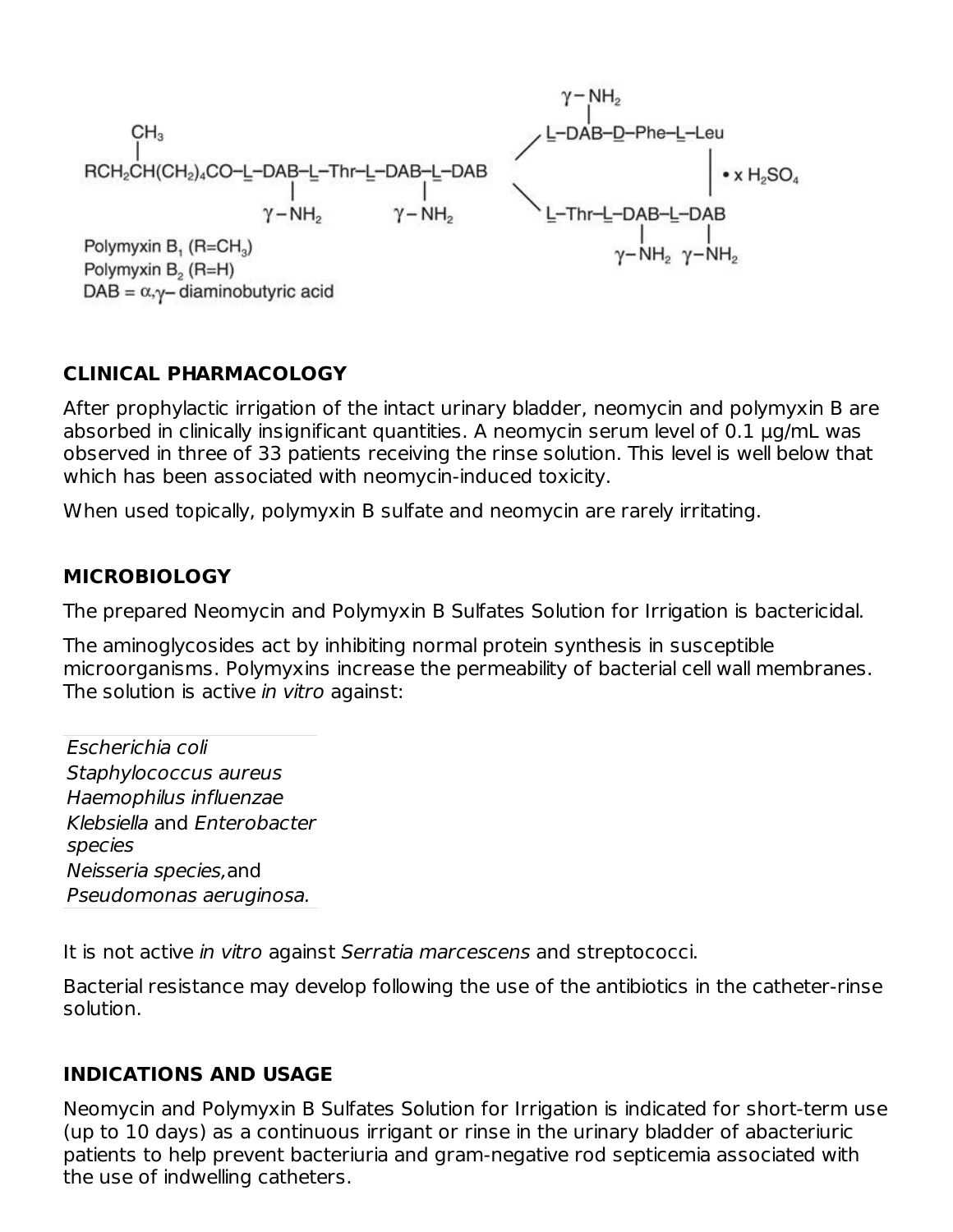Since organisms gain entrance to the bladder by way of, through, and around the catheter, significant bacteriuria is induced by bacterial multiplication in the bladder urine, in the mucoid film often present between catheter and urethra, and in other sites. Urinary tract infection may result from the repeated presence in the urine of large numbers of pathogenic bacteria. The use of closed systems with indwelling catheters has been shown to reduce the risk of infection. A three-way closed catheter system with constant neomycin-polymyxin B bladder rinse is indicated to prevent the development of infection while using indwelling catheters.

If uropathogens are isolated, they should be identified and tested for susceptibility so that appropriate antimicrobial therapy for systemic use can be initiated.

# **CONTRAINDICATIONS**

Hypersensitivity to neomycin, the polymyxins, or any ingredient in the solution is a contraindication to its use. A history of hypersensitivity or serious toxic reaction to an aminoglycoside may also contraindicate the use of any other aminoglycoside because of the known cross-sensitivity of patients to drugs of this class.

## **WARNINGS**

PROPHYLACTIC BLADDER CARE WITH NEOMYCIN AND POLYMYXIN B SULFATES SOLUTION FOR IRRIGATION SHOULD NOT BE GIVEN WHERE THERE IS A POSSIBILITY OF SYSTEMIC ABSORPTION. NEOMYCIN AND POLYMYXIN B SULFATES SOLUTION SHOULD NOT BE USED FOR IRRIGATION OTHER THAN FOR THE URINARY BLADDER.

Systemic absorption after topical application of neomycin to open wounds, burns, and granulating surfaces is significant and serum concentrations comparable to and often higher than those attained following oral and parenteral therapy have been reported. Absorption of neomycin from the denuded bladder surface has been reported.

However, the likelihood of toxicity following topical irrigation of the intact urinary bladder with Neomycin and Polymyxin B Sulfates Solution for Irrigation is low since no appreciable amounts of these antibiotics enter the systemic circulation by this route if irrigation does not exceed 10 days.

Neomycin and Polymyxin B Sulfates Solution for Irrigation is intended for continuous prophylactic irrigation of the lumen of the intact urinary bladder of patients with indwelling catheters. Patients should be under constant supervision by a physician. Irrigation should be avoided in patients with defects in the bladder mucosa or bladder wall, such as vesical rupture, or in association with operative procedures on the bladder wall, because of the risk of toxicity due to systemic absorption following diffusion into absorptive tissues and spaces. When absorbed, neomycin and polymyxin B are nephrotoxic antibiotics, and the nephrotoxic potentials are additive. In addition, both antibiotics, when absorbed, are neurotoxins: neomycin can destroy fibers of the acoustic nerve causing permanent bilateral deafness; neomycin and polymyxin B are additive in their neuromuscular blocking effects, not only in terms of potency and duration, but also in terms of characteristics of the blocks produced.

Aminoglycosides, when absorbed, can cause fetal harm when administered to a pregnant woman. Aminoglycoside antibiotics cross the placenta and there have been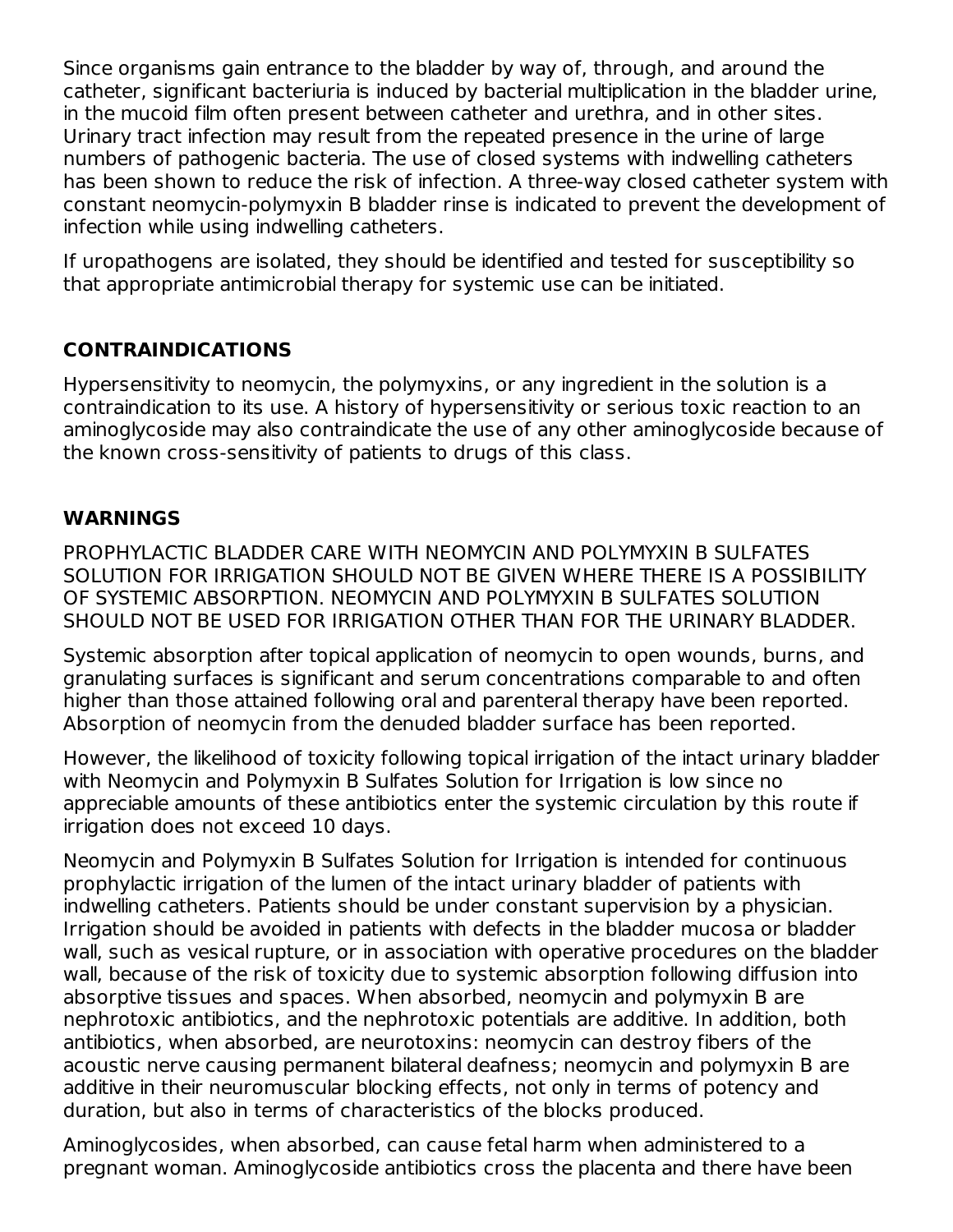several reports of total, irreversible, bilateral, congenital deafness in children whose mothers received streptomycin during pregnancy. Although serious side effects have not been reported in the treatment of pregnant women with other aminoglycosides, the potential for harm exists. If Neomycin and Polymyxin B Sulfates Solution for Irrigation is used during pregnancy, the patient should be apprised of the potential hazard to the fetus (see PRECAUTIONS).

# **PRECAUTIONS**

# **General**

Ototoxicity, nephrotoxicity, and neuromuscular blockade may occur if Neomycin and Polymyxin B Sulfates Solution for Irrigation ingredients are systemically absorbed (see WARNINGS). Absorption of neomycin from the denuded bladder surface has been reported. Patients with impaired renal function, infants, dehydrated patients, elderly patients, and patients receiving high doses of prolonged treatment are especially at risk for the development of toxicity.

Irrigation of the bladder with Neomycin and Polymyxin B Sulfates Solution for Irrigation may result in overgrowth of nonsusceptible organisms, including fungi. Appropriate measures should be taken if this occurs. The safety and effectiveness of the preparation for use in the care of patients with recent lower urinary tract surgery have not been established.

Urine specimens should be collected during prophylactic bladder care for urinalysis, culture, and susceptibility testing. Positive cultures suggest the presence or organisms which are resistant to the bladder rinse antibiotics.

# **Pregnancy**

# **Teratogenic Effects**

Pregnancy Category D. See WARNINGS section.

# **Pediatric Use**

Safety and effectiveness in pediatric patients have not been established.

# **ADVERSE REACTIONS**

Neomycin occasionally causes skin sensitization when applied topically; however, topical application to mucus membranes rarely results in local or systemic hypersensitivity reactions.

Irritation of the urinary bladder mucosa has been reported.

Signs of ototoxicity and nephrotoxicity have been reported following parenteral use of drugs and following the oral and topical use of neomycin (see WARNINGS).

**To report SUSPECTED ADVERSE REACTIONS, contact X-GEN Pharmaceuticals, Inc. at 1-866-390-4411 or FDA at 1-800-FDA-1088 or www.lda.gov/medwatch.**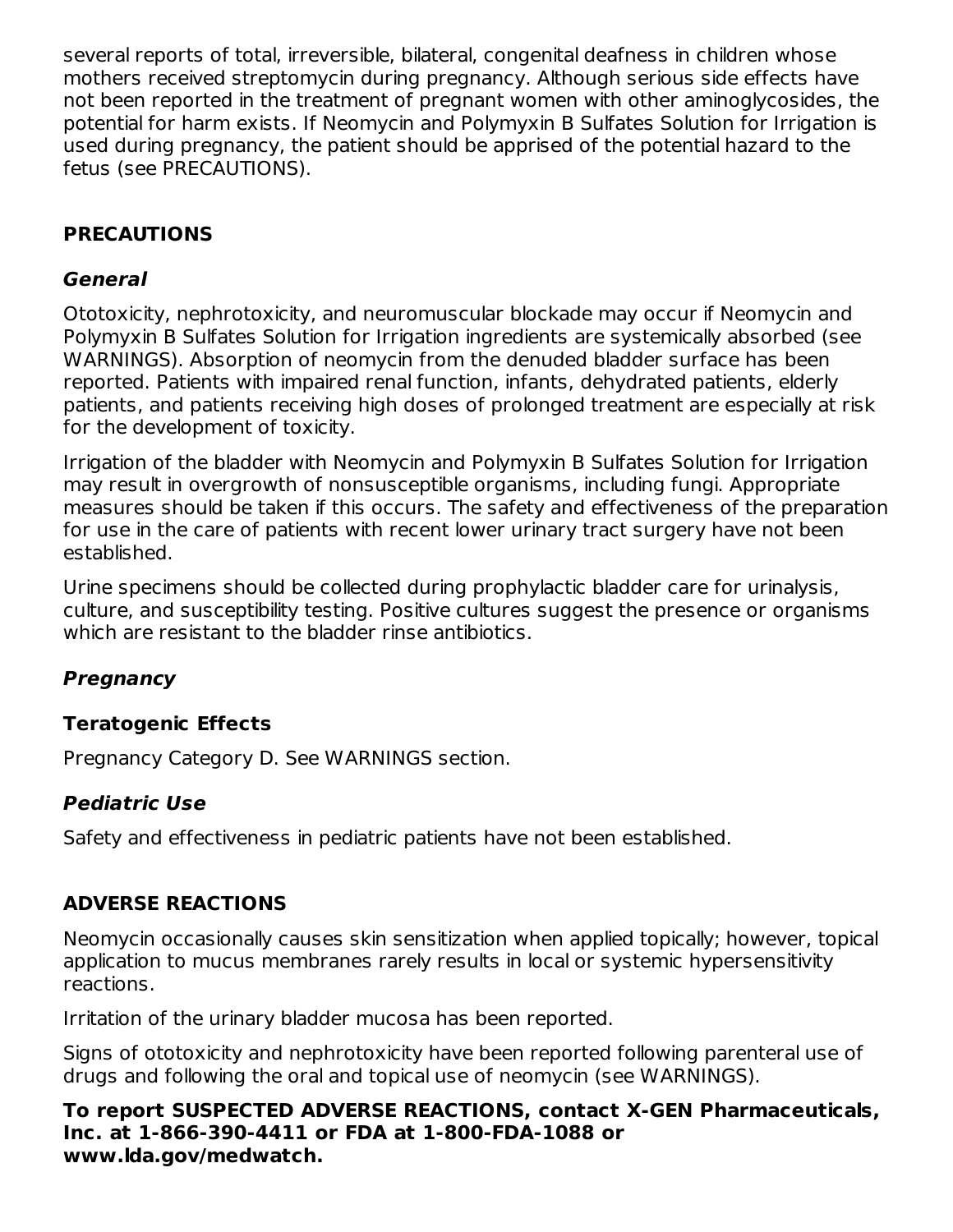# **DOSAGE AND ADMINISTRATION**

This preparation is specifically designed for use with "three-way" catheters or with other catheter systems permitting **continuous** irrigation of the urinary bladder. The usual irrigation dose is one 1-mL ampul a day for up to 10 days.

Using strict aseptic techniques, the contents of one 1-mL ampul of Neomycin and Polymyxin B Sulfates Solution for Irrigation should be added to a 1,000-mL container of isotonic saline solution. This container should then be connected to the inflow lumen of the "three-way" catheter which has been inserted with full aseptic precautions; use of a sterile lubricant is recommended during insertion of the catheter. The outflow lumen should be connected, via a sterile disposable plastic tube, to a disposable plastic collection bag. Stringent procedures, such as taping the inflow and outflow junction at the catheter, should be observed when necessary to insure the junctional integrity of the system.

For most patients, the inflow rate of the 1,000-mL saline solution of neomycin and polymyxin B should be adjusted to a slow drip to deliver about 1,000 mL every 24 hours. If the patient's urine output exceeds 2 liters per day, it is recommended that the inflow rate be adjusted to deliver 2,000 mL of the solution in a 24-hour period.

It is important that the rinse of the bladder be **continuous**; the inflow or rinse solution should not be interrupted for more than a few minutes.

Preparation of the irrigation solution should be performed with strict aseptic techniques. The prepared solution should be stored at 4°C, and should be used within 48 hours following preparation to reduce the risk of contamination with resistant microorganisms.

# **HOW SUPPLIED**

Neomycin and Polymyxin B Sulfates Solution for Irrigation are supplied as

1 mL/ampul (NDC 39822-1201-1) in boxes of 10 (NDC 39822-1201-2), 50 (NDC 39822- 1201-5) and 20 mL Multiple Dose Vial in single Vial cartons (NDC 39822-1220-1).

# **Store at 2° to 8°C ( 36° to 46°F ).**

Manufactured for: X-Gen Pharmaceuticals, Inc. Big Flats, NY 14814

March 2020 NP-PI-03

### **PACKAGE LABEL.PRINCIPAL DISPLAY PANEL**

**NDC** 39822-1201-1

### **Neomycin and Polymyxin B Sulfates Solution for Irrigation, USP**

### **STERILE**

**1 mL**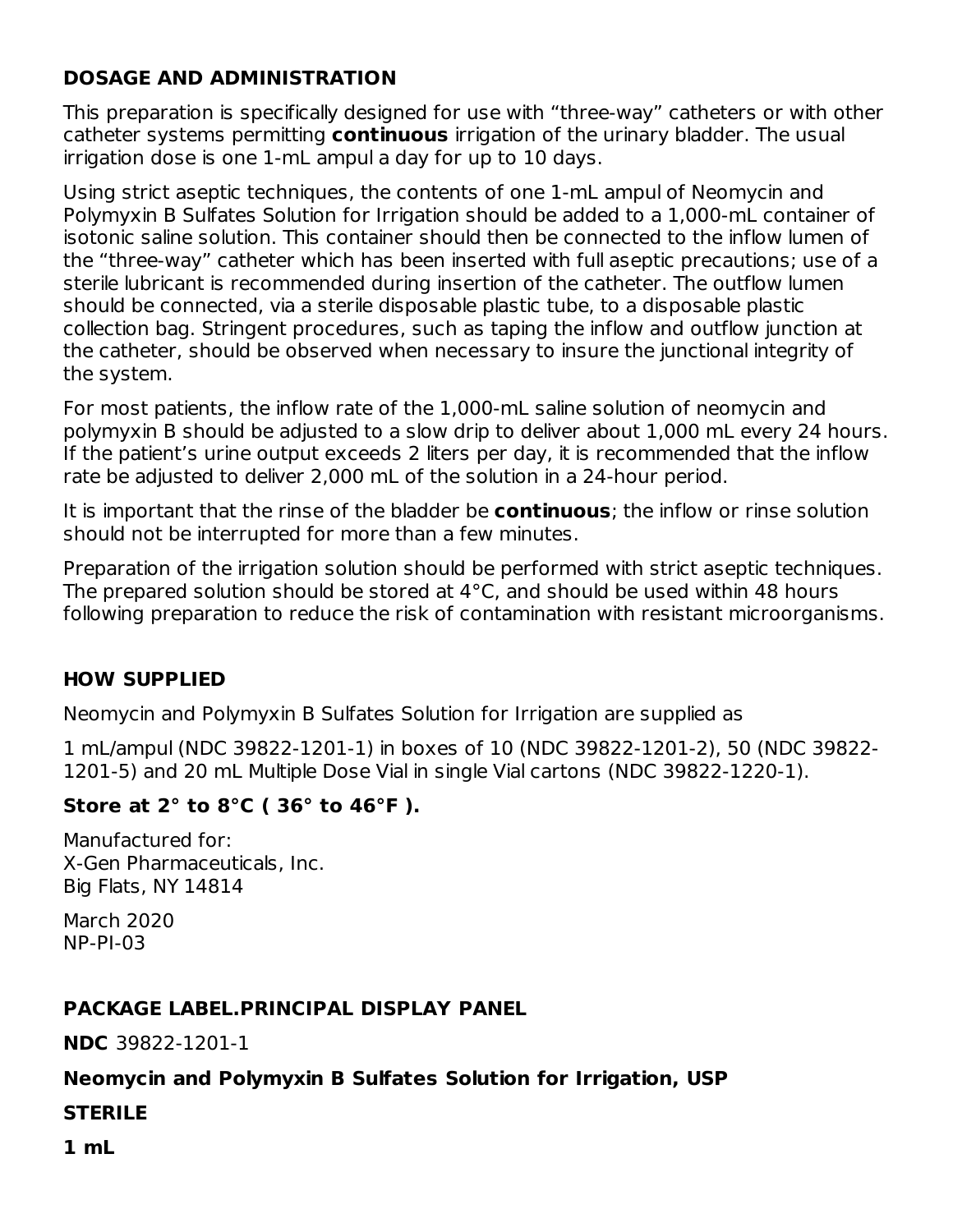# **X-GEN PHARMACEUTICALS INC. FOR IRRIGATION USE ONLY NOT FOR INJECTION**

|                           | NDC 39822-1201-1                                                                                                                                                                                                                |  |
|---------------------------|---------------------------------------------------------------------------------------------------------------------------------------------------------------------------------------------------------------------------------|--|
| <b>R</b> only<br>NP-AL-02 | 1 mL/ampul<br><b>Neomycin and Polymyxin B Sulfates</b><br><b>Solution for Irrigation, USP (STERILE)</b><br><b>FOR IRRIGATION USE ONLY</b><br><b>NOT FOR INJECTION REFRIGERATE</b><br><mark>₩₩₩</mark> ₩₩₩<br>(01)00339822120116 |  |
| LOT<br>EXP.               |                                                                                                                                                                                                                                 |  |

**NDC** 39822-1201-2

**Neomycin and Polymyxin B Sulfates Solution for Irrigation, USP**

**STERILE**

**10 Ampul Carton**

**X-GEN PHARMACEUTICALS INC.**

**FOR IRRIGATION USE ONLY**

**NOT FOR INJECTION**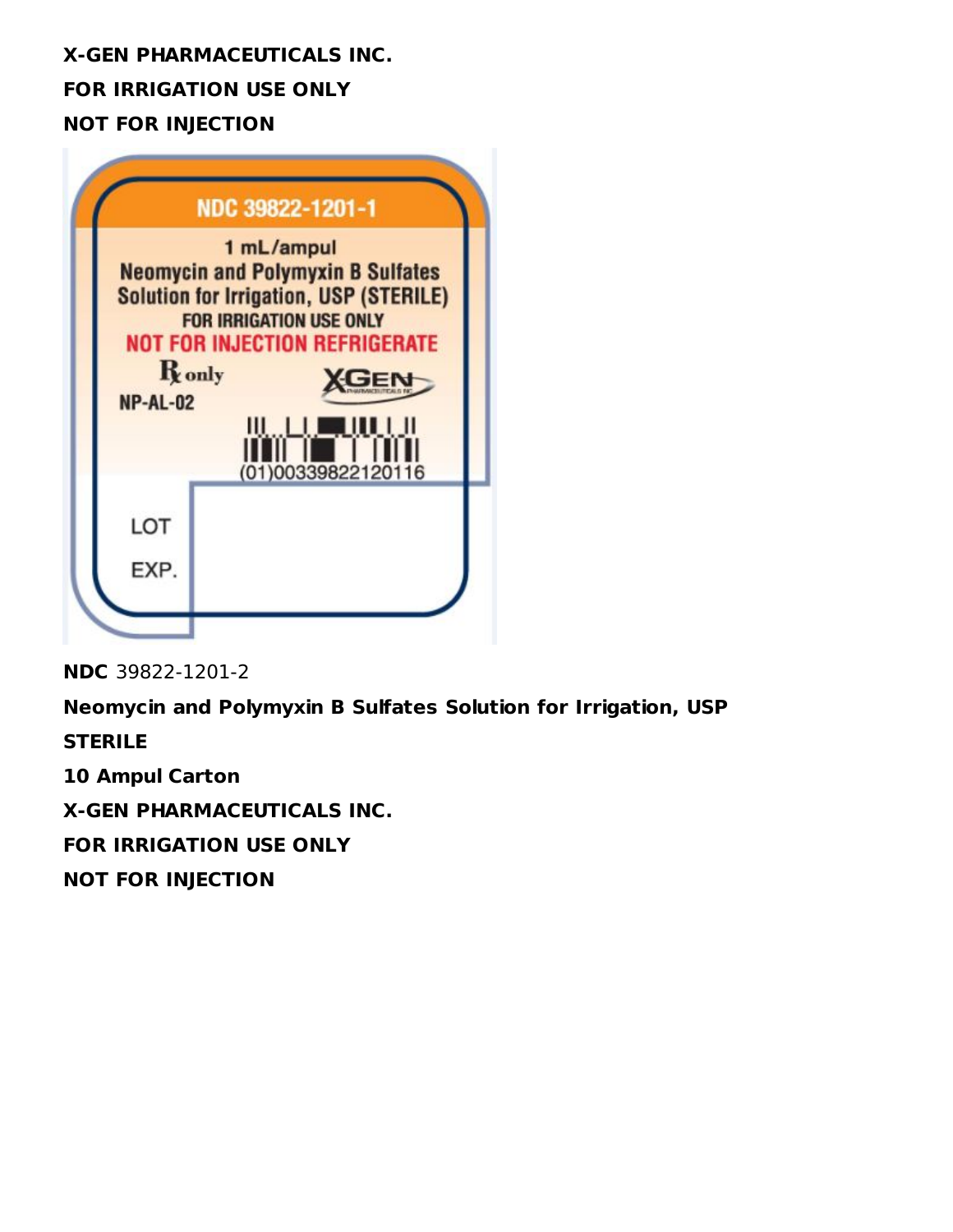

**NDC** 39822-1201-5

**Neomycin and Polymyxin B Sulfates Solution for Irrigation, USP**

**STERILE 50 Ampul Carton X-GEN PHARMACEUTICALS INC. FOR IRRIGATION USE ONLY NOT FOR INJECTION**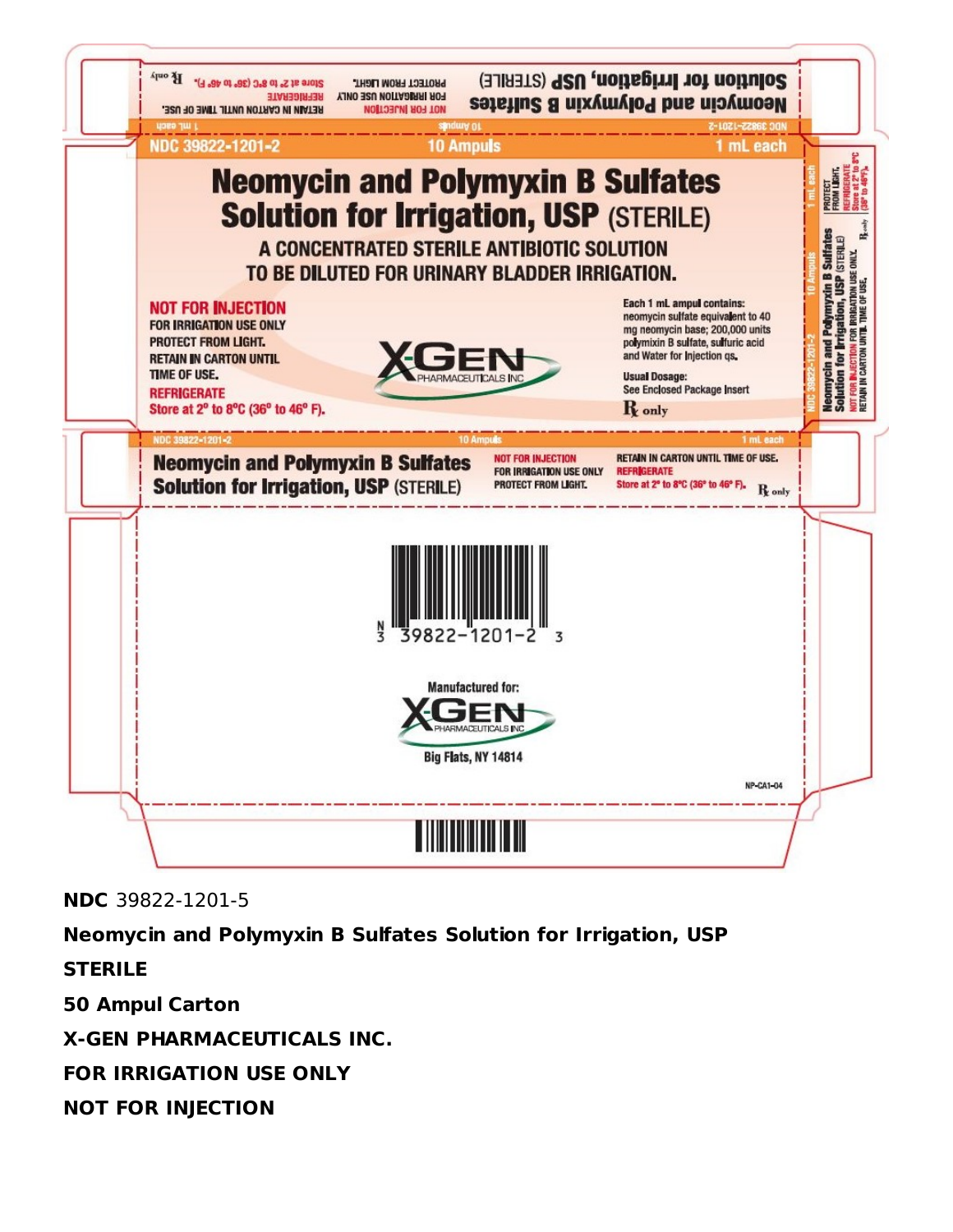

#### **NDC** 39822-1220-1

# **Neomycin and Polymyxin B Sulfates Solution for Irrigation, USP**

#### **STERILE**

**20 mL**

**X-GEN PHARMACEUTICALS INC.**

**FOR IRRIGATION USE ONLY**

## **NOT FOR INJECTION**



**NDC** 39822-1220-1

### **Neomycin and Polymyxin B Sulfates Solution for Irrigation, USP**

# **STERILE**

**Single Vial Carton**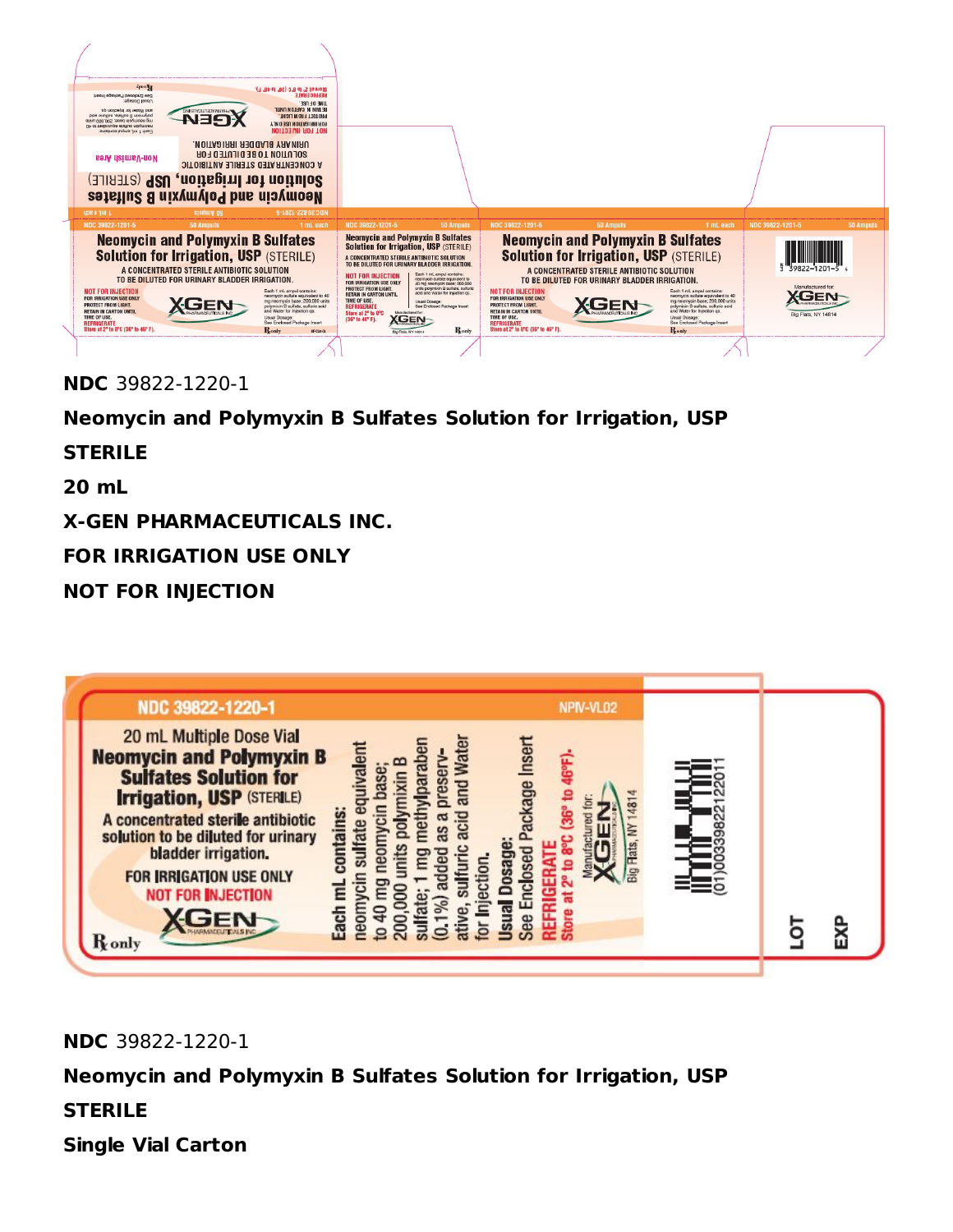# **X-GEN PHARMACEUTICALS INC. FOR IRRIGATION USE ONLY NOT FOR INJECTION**



| <b>NEOMYCIN AND POLYMYXIN B SULFATES</b><br>neomycin and polymyxin b sulfates solution |                         |  |                                    |                 |
|----------------------------------------------------------------------------------------|-------------------------|--|------------------------------------|-----------------|
| <b>Product Information</b>                                                             |                         |  |                                    |                 |
| <b>Product Type</b>                                                                    | HUMAN PRESCRIPTION DRUG |  | <b>Item Code (Source)</b>          | NDC:39822-1201  |
| <b>Route of Administration</b>                                                         | <b>IRRIGATION</b>       |  |                                    |                 |
|                                                                                        |                         |  |                                    |                 |
| <b>Active Ingredient/Active Moiety</b>                                                 |                         |  |                                    |                 |
| <b>Ingredient Name</b>                                                                 |                         |  | <b>Basis of</b><br><b>Strength</b> | <b>Strength</b> |
| <b>TE (LINII), OE TVEDEEDD), (NIFONAVOINI</b>                                          |                         |  |                                    |                 |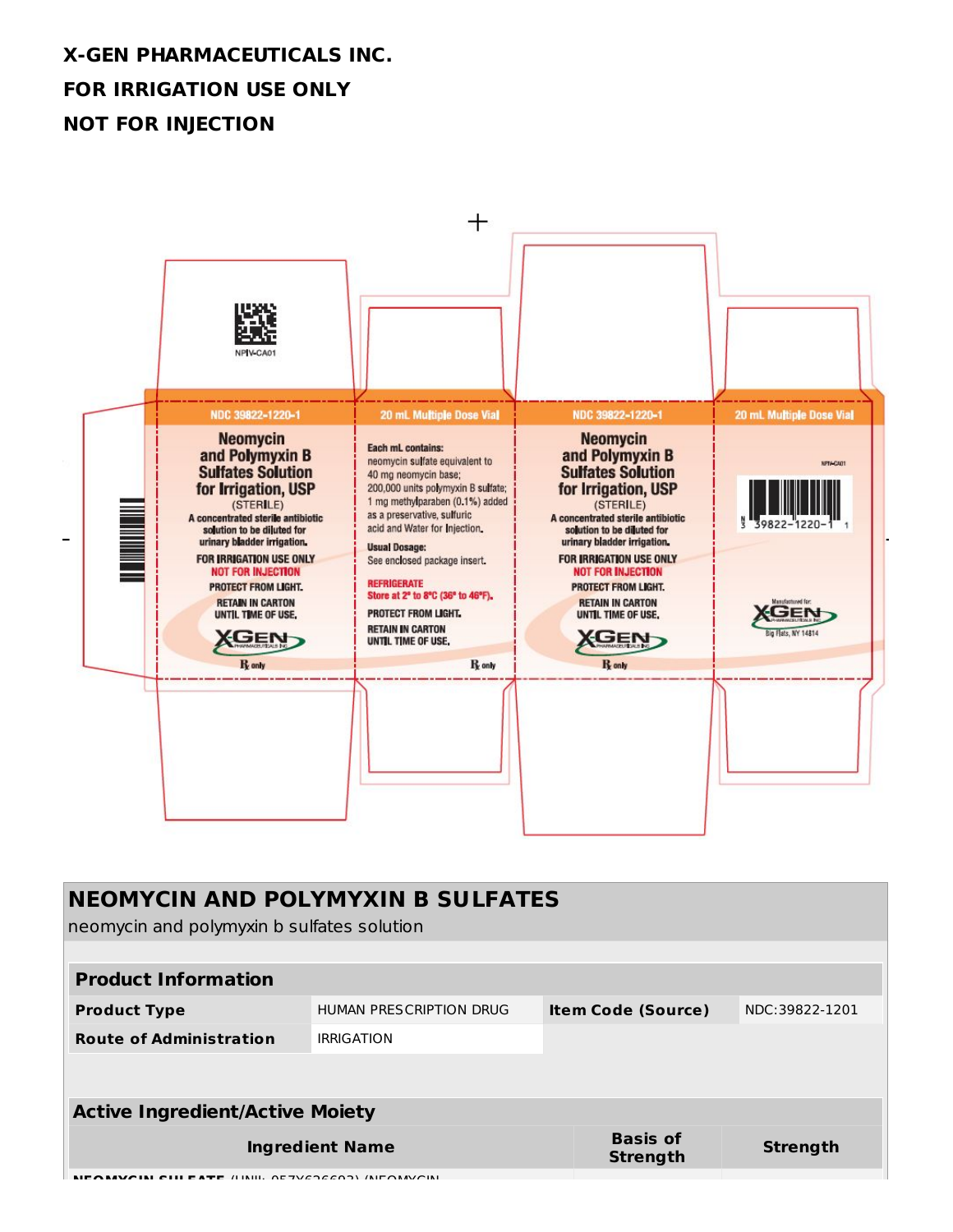| <b>NEUMTUIN SULFAIE (UNII: US/1020093) (INEUMTUIN -</b><br>UNII:I16QD7X297)  | <b>NEOMYCIN</b>    | $ 40 \text{ mg}$ in $1 \text{ mL}$ |
|------------------------------------------------------------------------------|--------------------|------------------------------------|
| POLYMYXIN B SULFATE (UNII: 19371312D4) (POLYMYXIN B -<br>UNII: J2VZ 07 J96K) | <b>POLYMYXIN B</b> | 200000 [USP'U]<br>in 1 mL          |
|                                                                              |                    |                                    |

| <b>Inactive Ingredients</b>             |          |  |  |  |
|-----------------------------------------|----------|--|--|--|
| <b>Ingredient Name</b>                  | Strength |  |  |  |
| <b>NITROGEN (UNII: N762921K75)</b>      |          |  |  |  |
| <b>SULFURIC ACID (UNII: 040UQP6WCF)</b> |          |  |  |  |
| <b>WATER (UNII: 059QF0KO0R)</b>         |          |  |  |  |

#### **Packaging**

| #                            | <b>Item Code</b>             | <b>Package Description</b>                                | <b>Marketing Start</b><br><b>Date</b> | <b>Marketing End</b><br><b>Date</b> |  |
|------------------------------|------------------------------|-----------------------------------------------------------|---------------------------------------|-------------------------------------|--|
|                              | NDC:39822-<br>1201-2         | 10 in 1 CARTON                                            | 01/19/2006                            |                                     |  |
|                              | NDC:39822-<br>1201-1         | 1 mL in 1 AMPULE; Type 0: Not a Combination<br>Product    |                                       |                                     |  |
| $\overline{2}$               | NDC:39822-<br>1201-5         | 50 in 1 CARTON                                            | 01/19/2006                            |                                     |  |
| $\overline{2}$               |                              | 1 mL in 1 AMPULE; Type 0: Not a Combination<br>Product    |                                       |                                     |  |
|                              |                              |                                                           |                                       |                                     |  |
| <b>Marketing Information</b> |                              |                                                           |                                       |                                     |  |
|                              | <b>Marketing</b><br>Category | <b>Application Number or Monograph</b><br><b>Citation</b> | <b>Marketing Start</b><br>Date        | <b>Marketing End</b><br>Date        |  |
|                              | <b>ANDA</b>                  | ANDA065106                                                | 01/19/2006                            |                                     |  |

# **NEOMYCIN AND POLYMYXIN B SULFATES**

neomycin and polymyxin b sulfates solution

| <b>Product Information</b>     |                         |                           |                |  |
|--------------------------------|-------------------------|---------------------------|----------------|--|
| <b>Product Type</b>            | HUMAN PRESCRIPTION DRUG | <b>Item Code (Source)</b> | NDC:39822-1220 |  |
| <b>Route of Administration</b> | <b>IRRIGATION</b>       |                           |                |  |
|                                |                         |                           |                |  |

POLYMYXIN B

**Strength**

200000 [USP'U] in 1 mL

#### **Active Ingredient/Active Moiety Ingredient Name Basis of Strength NEOMYCIN SULFATE** (UNII: 057Y626693) (NEOMYCIN - UNII:I16QD7X297) NEOMYCIN 40 mg in 1 mL

**POLYMYXIN B SULFATE** (UNII: 19371312D4) (POLYMYXIN B - UNII:J2VZ07J96K)

**Inactive Ingredients**